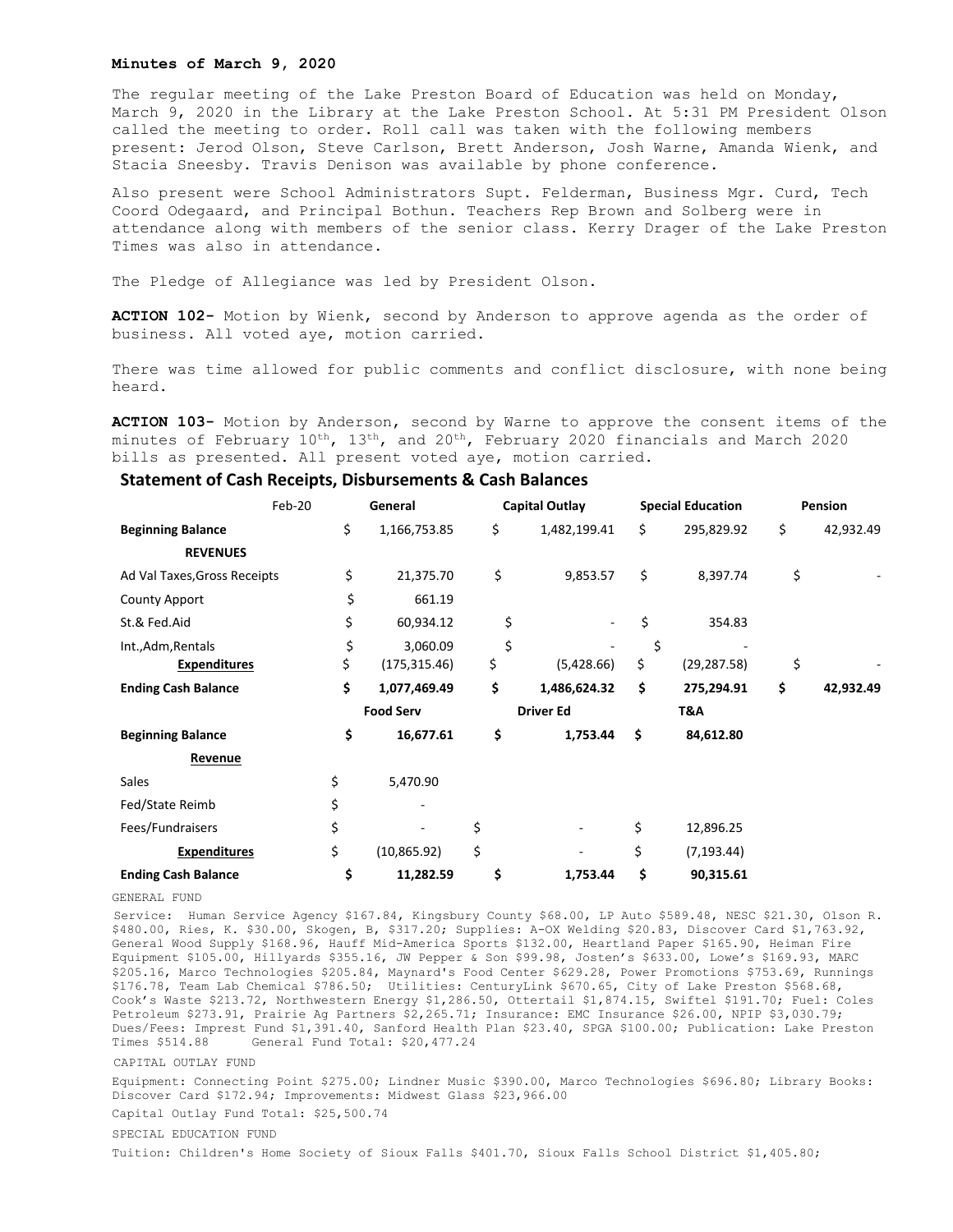Supplies: DeSmet School \$75.00 Service: NESC \$3,388.77; Special Education Fund Total: \$5,271.27 FOOD SERVICE FUND Supplies: Appeara \$107.26, Culligan \$30.00; Food: CANS \$209.20, Dean Foods \$872.54, Earthgrains \$187.69, Maynard's \$158.36, US Foods \$3,068.73 Food Service Fund Total: \$4,633.78 Grand Total: \$55,883.03

**February Payroll:** General \$115,367.20 Benefits \$35,593.79; Special Education: \$12,128.59 Benefits: \$4,348.91; Food Service: \$5,009.03, Benefits \$1,556.13; Total February Payroll: \$174,003.65.

Seniors Kaylee Poppen and Emma Rhoades spoke to the board about their South Dakota State Legislative Page experience. Poppen was a House page during term three and said she was able to see a riot during her time in Pierre. Rhoades was a term four house page and was able to witness crossover day where many people wore black symbolizing they were in mourning because their bills would be defeated that day. Both were very thankful for the opportunity to attend.

Then Curd spoke on the proposed April 14<sup>th</sup> election. She noted that there would not be a need for an election for board members because only Warne, Wienk and Denison had completed petitions for the three open spots. If the board decides to refer the proposed opt out for a vote at this meeting, then the April 14<sup>th</sup> election could be the date for the opt out election.

Curd presented two options for resolutions that the school board could approve tonight. One imposing the opt-out with no vote and the other referring the opt-out to a vote by board members. Member Warne said he felt that the school had enough support for the opt-out that they election would not be necessary. While getting signatures for his petition, he spoke with a number of people regarding it who supported the idea of imposing the opt-out with no vote. Wienk agreed. Sneesby said it would save money to not hold an election and did not think it was needed. Members Carlson, Anderson and Olson also felt the opt-out would be supported by the majority, but preferred to refer it to vote to allow the public an opportunity to decide.

Curd then presented the five-year capital outlay plan, and noted that some items had come to her attention that may need to be added to the plan. She said that Band uniforms were 33 years old, and needing to be replaced. She was hoping to add them to the plan for two years out. The stage curtains were tattered and torn in a few spots. Felderman added that he was told that the HVAC company that he had received previous quotes through did not have the capability to complete the tasks quoted. He reached out to a new company who provided him with quotes that ultimately would save the district thousands over the other quotes.

Felderman presented the quotes for the playground equipment that was chosen by teachers. He added that PCW and the elementary students have played a large role in fundraising efforts for this equipment. He is asking to vote one way or another tonight so he can move forward.

Board President Olson then reviewed the staff evaluation tool that he had created to help assess the performance of administrators as surveyed by all other staff. Consensus was that it was compact, yet covered quite a bit.

**ACTION 104 –** Motion by Warne, second by Sneesby to impose the five year, five hundred thousand opt out without referring it to a vote. Motion by Carlson, second by Anderson to amend the motion by adding the word "not" before impose. Board members discussed both options, and President Olson called for a roll call vote on the amendment. Members Carlson, Olson, and Anderson voted aye. Members Denison, Warne, Sneesby, and Weink voted nay. Amendment defeated. More discussion was heard regarding the original motion to impose the opt-out. President Olson called for a vote, and all members voted aye, motion carried.

With no opt out vote referred at this time, the April 14<sup>th</sup> election is cancelled.